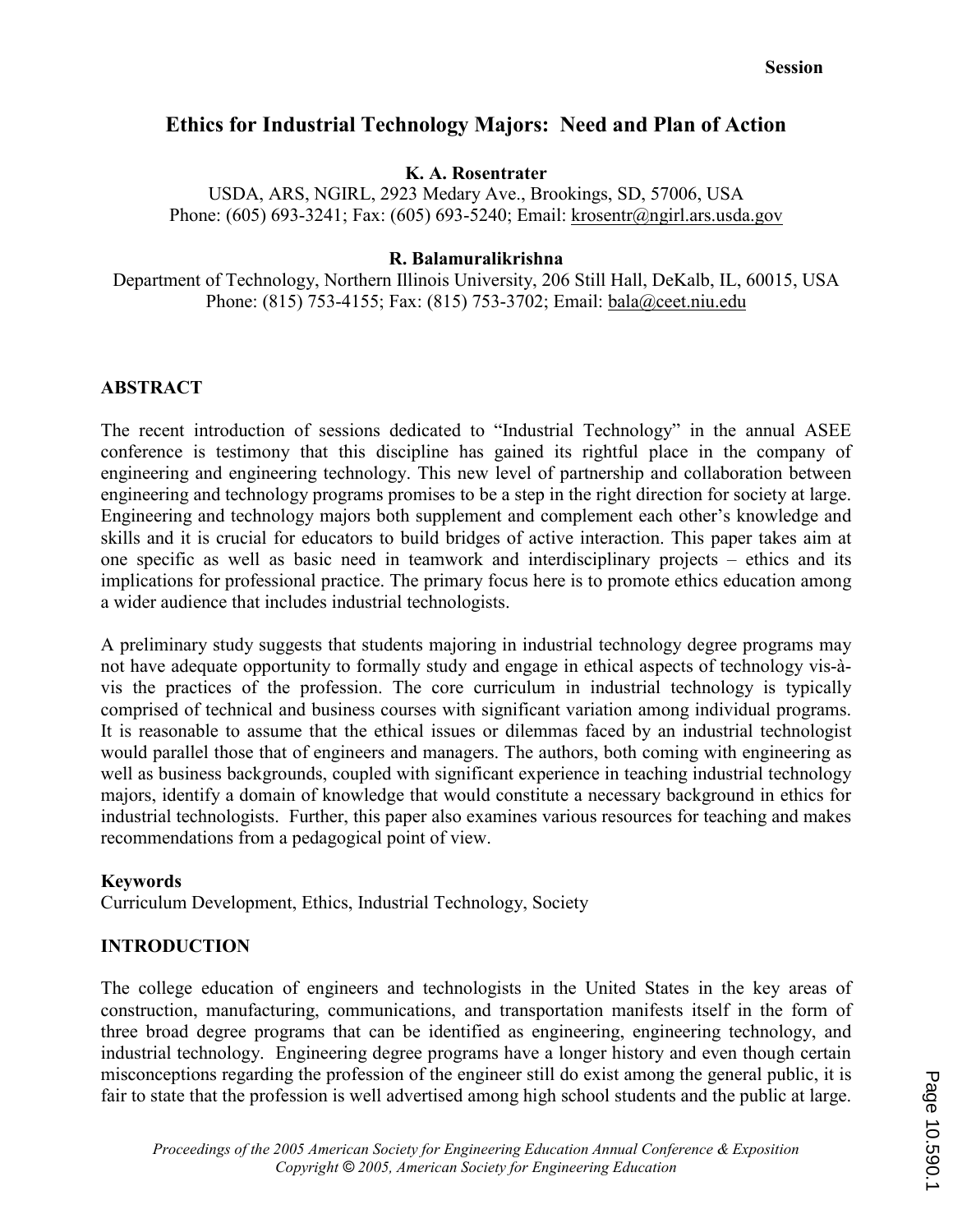In fact, all the fifty states work with the NCEES (National Council of Examiners for Engineers and Surveying) in licensing and maintaining professional competence of engineers (http://www.ncees.org). Engineering technology and industrial technology however, belong to a newer class of degree programs that have generally eluded public knowledge<sup>1</sup>. The four-year "technology" degree programs have been in popular existence for only the past 30-40 years and currently the professions of "engineering technologist" and "industrial technologist" are not regulated by statutory agencies. Certain states allow graduates holding engineering technology degrees to qualify for the title of "professional engineer" by examination. To date, however, a degree in industrial technology does not meet the educational requirements to seek licensure in engineering in any of the fifty states. It is also fair to state that the profession of "engineer" is universally understood; however, the terms "engineering technologist" and "industrial technologist" pose significant ignorance or confusion, especially among educators based outside the United States. The fact remains that we have a large community of engineering and industrial technologists in American industry today and that pool continues to expand on a daily basis.

Although much has been said regarding the distinctive competency of industrial technology, there is overwhelming evidence that the industrial technology curriculum shares significant similarities with engineering and engineering technology (http://www.nait.org). Not withstanding the existing differences in status and mission of engineering, engineering technology, and industrial technology, students graduating from any of these three programs will serve at the forefront of present and future technical marvels. At the very fundamental levels, there should be a core body of knowledge that serves to unite the closely related professions of engineering, engineering technology, and industrial technology. From a societal viewpoint, the industrial technologist's responsibility towards safety and public health equals that of engineers. Due to this reason alone, a curriculum designed to prepare industrial technologists should include the teaching of ethics either as a separate course or blended otherwise. The rest of this paper is directed towards preparing a more substantial case for the formal inclusion of ethics into the industrial technology curriculum, and even more importantly, discusses implementation strategies. The importance of ethics to technical professions is underscored by the emphasis on ethics at the institutional, industrial, and national levels. In fact, during the last five years alone, 78 papers have been presented at the annual ASEE conferences (http://www.asee.org) that discuss teaching ethics in the engineering and technology curricula.

# Current Status of Treatment of Ethics in Industrial Technology

The discipline of "Industrial Technology" as we know it today has a relatively short history. Even so, significant contributions, both at the national and international level, have been made by affiliates of the discipline in core areas of engineering and technology<sup>2</sup>. The National Association of Industrial Technology (NAIT) provides leadership and also provides a platform for its associates to constantly expand both the breadth and depth of the discipline. NAIT is also the official body responsible for accreditation and certification. Industrial technology courses often possess an "engineering" flair (e.g., knowledge base). Albeit, these are generally not as mathematically intensive as standard engineering courses. Additionally, more than 25% of regular faculty members that teach in industrial technology programs today have terminal degrees in engineering (http://www.nait.org). Leaders and experts in industrial technology have acknowledged that the discipline needs to adapt and adopt from the best practices of other closely affiliated disciplines such as engineering and business<sup>3</sup>. The accreditation standards for business programs established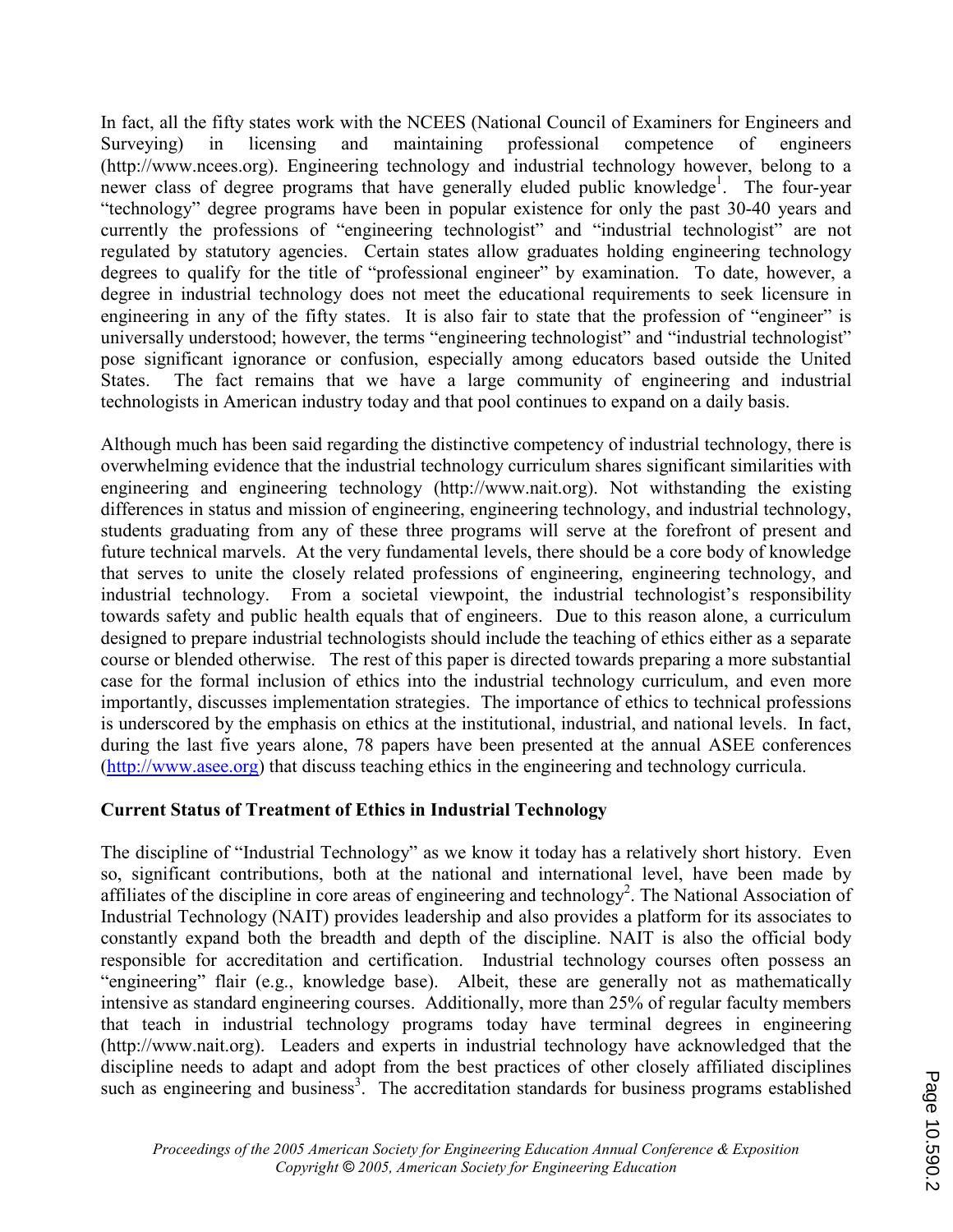by the AACSB and similar standards for engineering, established by ABET-EAC, have clearly specified "ethics" in the required content domain. Besides, it is well known that engineering ethics is one of the core areas in the "Fundamentals of Engineering" examination, which must be successfully completed by people seeking the status of registered or professional engineer.

Short of conducting a national survey or similar study, the best way to gain insight into the existing status of ethics in the industrial technology curriculum is to examine the standards for accreditation of industrial technology programs and certification of industrial technologists. The curricular requirements for NAIT accredited Bachelor's degree programs are summarized by its accreditation standard # 6.3.5, more specifically, Table 6.1 embedded under the said clause. A study of this section revealed that ethics was not one of the required subject matter competency areas. It is true that several students may receive some background in ethics through general education courses or open electives. However, the wisdom in hoping that a student gains competency in ethics by chance or assuming that they are not going to enjoy professional benefits from this knowledge is highly questionable. The NAIT certification exam cites four key competency areas identified as production planning & control, safety, quality, and management & supervision. Here again, competency in ethics is not explicitly stated. It may be worthwhile noting that this national exam for certification of industrial technologists is in its infancy, having made its first appearance in 2003.

Further, an examination of curricular requirements across a broad range of NAIT accredited degree programs revealed that an overwhelmingly few number of institutions offered a course in ethics under the auspices of their industrial technology program (http://www.nait.org). Also, we were unable to single out an industrial technology degree curriculum that mandates a course bearing the keyword "ethics". We realize that this observation in itself does not make a case for the lack of coverage of ethics in the curriculum. However, it may be a strong indicator of the presence of a void that this paper seeks to address. It is quite possible that several programs assume that competency in ethics will be acquired through general education courses or open electives. We assert that if this is the case, the assumption is flawed and attempts should be made to correct this by ensuring that competency in ethics is spelled out as a specific requirement.

# Current Needs in Treatment of Ethics

Graduates of industrial technology typically accept junior level management roles at the entry level or shortly thereafter. They often provide a critical link between operating staff and senior management. As hands on professionals, they are often not only responsible but also accountable in critical operational areas such as quality approval, workplace hazards and safety standards, compliance with environmental laws, and dealing with customers. Each one of these and other operational areas could potentially pose a myriad of ethical issues. For example, in the quality approval area, the industrial technologist may have the responsibility to maintain records for continued ISO 9000 certification, approve parts that are either being sold to another vendor or end user and she might be given the authority to approve incoming parts from a supplier. The development of new products and services in the 20th century demanded unprecedented levels of interdisciplinary collaboration and teamwork, and the 21<sup>st</sup> century promises to provide even greater challenges in these areas. The switch to a simultaneous engineering mode of product development requires industrial technologists to be actively involved right from the concept design stage thus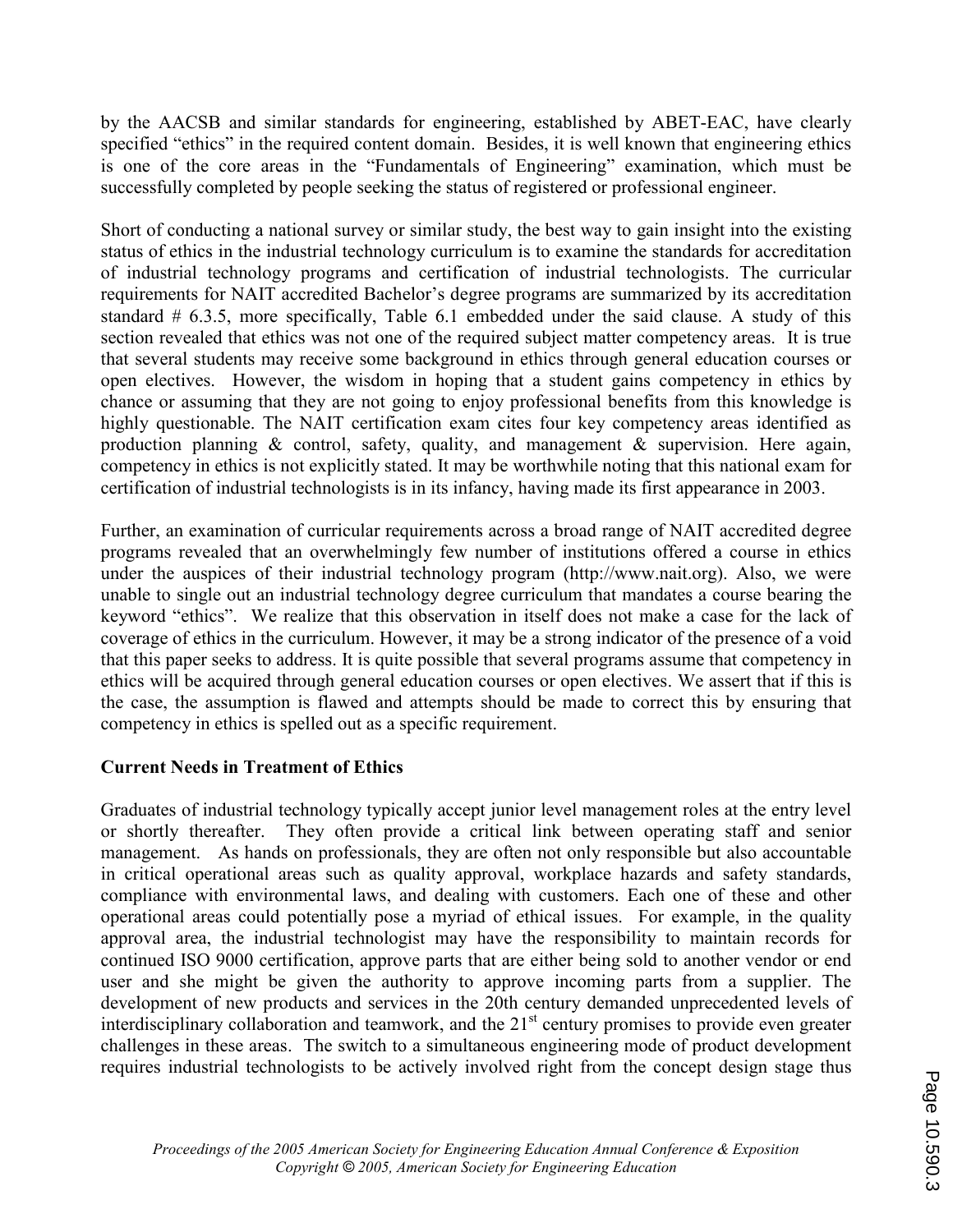posing greater involvement in product safety and environmental issues affecting both society and the individual workplace.

In a recent study<sup>2</sup>, the case was made for establishing a code of ethics for industrial technologists much along the lines of those codes that exist for engineers which have been ratified by professional bodies such as the NCEES and ASQ (American Society for Quality). In many ways, this paper complements and augments that argument. We agree with his position and also go further to state that accreditation standards for industrial technology programs should clearly specify ethics in the content domain of knowledge and outcomes assessment. Consistently, the Certified Industrial Technologist examination should reflect appropriate testing of a candidate's knowledge and skill in dealing with potential ethical issues of the profession.

## ADDRESSING THE NEEDS

The discipline of industrial technology has had a long history of adapting to the needs of the profession so that it will remain relevant over time. Thus, to help fill this current need in industrial technology programs, several key elements are necessary to consider. Specifically, course content domain, teaching resources, teaching methods, and a subsequent plan of action are all necessary components to successful integration of ethics into mainstream industrial technology curricula.

### Content Domain

As a discipline, industrial technology encompasses a distinct body of knowledge which is related to, but separate from, that of traditional engineering curricula. This body of knowledge establishes the framework from which to develop a course devoted to industrial technology ethics. An effective mechanism for establishing potential course content is the examination of textbooks which are currently being used. At this time, however, no ethics textbook solely dedicated to the discipline of industrial technology exists. In order to establish an appropriate content domain for ethics which is applicable to the discipline of industrial technology, an examination of tables of contents from several common engineering ethics textbooks would be useful. These are depicted in Table 1 below. Throughout the table it is evident that many of the topics covered in engineering ethics texts would be equally applicable to the field of industrial technology as well.

Examining Table 1, as well as delving into the substantive content domains of each of these books, has identified several areas of commonality that should be amalgamated and utilized in a course devoted to the ethics of industrial technology. These are outlined in Table 2 below. As this table delineates, the authors recommend essentially seven major focus areas for this type of course. The course should begin with an introduction to ethics, where the student is introduced to this area of study and why it will be essential for their professional careers. Second, the student should be exposed to the foundations of ethical theory, including a brief history of ethical thought, the major theories that are used, and tools for solving problems with moral dilemmas. Third, the student should understand that industrial technology and design are really applications of formal experimentation, and thus safety and responsibility are essential to this field. Fourth, the student should understand the concepts of risk and safety, because the field of industrial technology has many areas where uncertainty abounds, especially those of design and operations. Fifth, the student should learn about the common rights and responsibilities they will have as both employees as well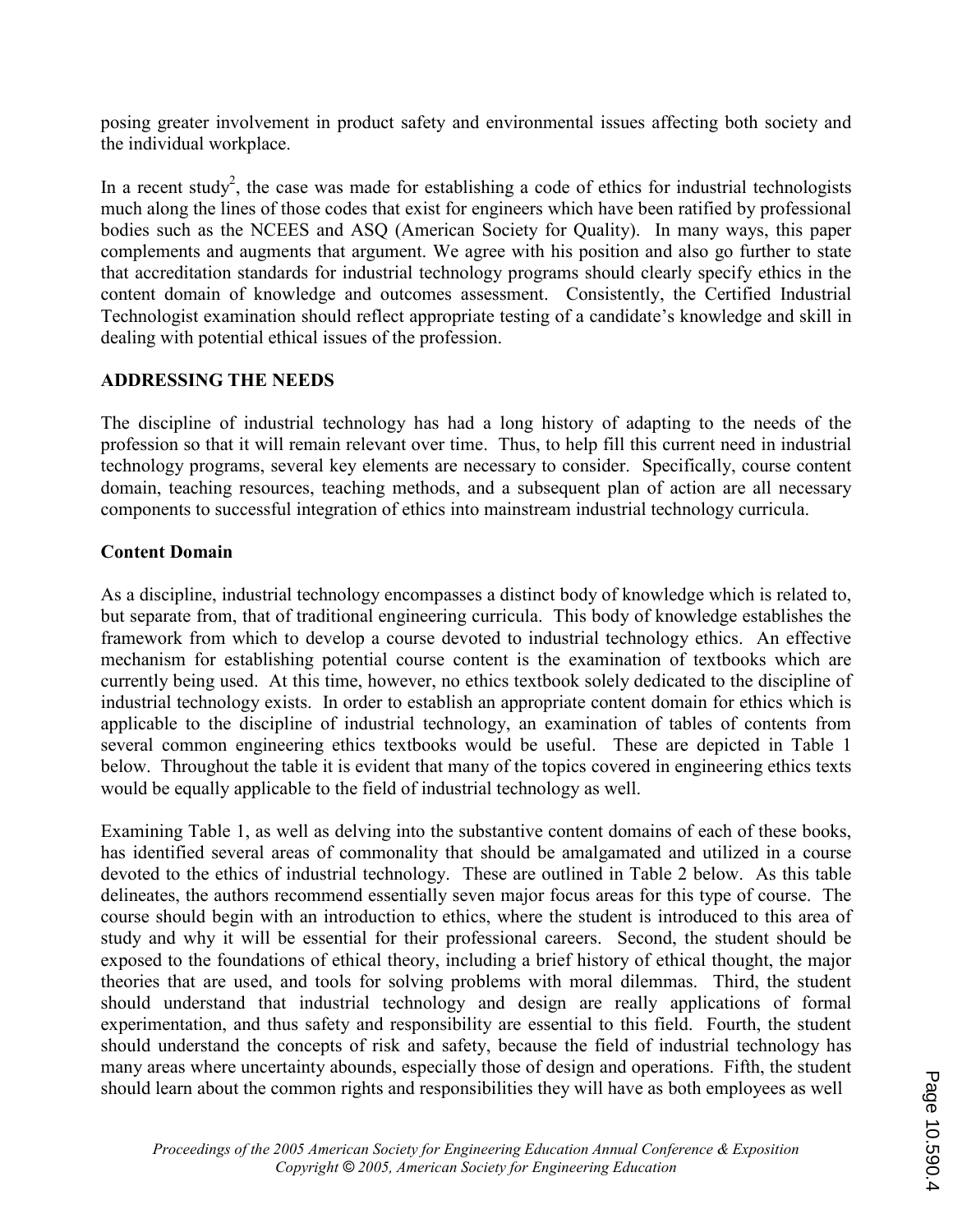|                |                                 |                        | Textbook                               |                            |                                        |
|----------------|---------------------------------|------------------------|----------------------------------------|----------------------------|----------------------------------------|
| Chapter        | $F$ leddermann <sup>a</sup>     | Harris <sup>b</sup>    | Martin $\overline{\text{}}^{\text{c}}$ | Mitcham <sup>d</sup>       | Schinzingere                           |
|                | Introduction                    | Engineering            | Scope & Aims                           | Is Ethics                  | Profession of                          |
|                |                                 | Ethics: Making         | of Ethics                              | Relative?                  | Engineering                            |
|                |                                 | the Case               |                                        |                            |                                        |
| $\overline{2}$ | Professionalism                 | Framing the            | Moral                                  | Exploring                  | Moral                                  |
|                | & Codes of                      | Problem                | Reasoning &<br><b>Ethical Theories</b> | Different<br>Dimensions of | Reasoning &<br><b>Ethical Theories</b> |
|                | Ethics                          |                        |                                        | Ethics                     |                                        |
| 3              | Understanding                   | Methods for            | Engineering as                         | Ethical                    | Engineering as                         |
|                | Ethical                         | Moral Problem          | Social                                 | Theories                   | Social                                 |
|                | Problems                        | Solving                | Experimentation                        |                            | Experimentation                        |
| $\overline{4}$ | Problem                         | Organizing             | Responsibility                         | Ethics &                   | Commitment to                          |
|                | Solving                         | Principles             | for Safety                             | Institutions               | Safety                                 |
|                | Techniques                      |                        |                                        |                            |                                        |
| 5              | Risk, Safety,                   | Responsible            | Responsibility                         | Models of                  | Workplace                              |
|                | Accidents                       | Engineers              | to Employers                           | Professionalism            | Responsibilities                       |
|                |                                 |                        |                                        |                            | $&$ Rights<br><b>Global Issues</b>     |
| 6              | Rights $\&$<br>Responsibilities | Honesty,<br>Integrity, | Rights of<br>Engineers                 | Loyalty                    |                                        |
|                | of Engineers                    | Reliability            |                                        |                            |                                        |
| $\overline{7}$ | $Ethics$ in                     | Risk, Safety,          | Global Issues                          | Honesty                    | Sample                                 |
|                | Research &                      | Liability              |                                        |                            | Engineering                            |
|                | Experimentation                 |                        |                                        |                            | Codes                                  |
| 8              | Doing the Right                 | Engineers as           | Engineers as                           | Responsibility             |                                        |
|                | Thing                           | Employees              | Managers,                              |                            |                                        |
|                |                                 |                        | Consultants, &                         |                            |                                        |
| 9              |                                 |                        | Leaders                                | Informed                   |                                        |
|                |                                 | Engineers $\&$<br>the  | Sample<br>Engineering                  | Consent                    |                                        |
|                |                                 | Environment            | Codes                                  |                            |                                        |
| 10             |                                 | International          |                                        | Ethical                    |                                        |
|                |                                 | Engineering            |                                        | Engineering $\&$           |                                        |
|                |                                 |                        |                                        | Conflict                   |                                        |
|                |                                 |                        |                                        | Resolution                 |                                        |
| 11             |                                 | Professionalism        |                                        | Engineering $\&$           |                                        |
|                |                                 | & Ethics               |                                        | the                        |                                        |
|                |                                 |                        |                                        | Environment                |                                        |

Table 1. Sample tables of contents from several commonly-used engineering ethics texts.

a Fleddermann, C. 2004. Engineering Ethics. Upper Saddle River, NJ: Pearson Education, Inc.

b Harris, C., M. Pritchard, and M. Rabins. 2004. Engineering Ethics: Concepts and Cases. Belmont, CA: Wadsworth Thompson Learning.

c Martin, M. and R. Schinzinger. 2004. Ethics in Engineering. New York, NY: McGraw-Hill.

d Mitchum, C. and R. Duvall. 2000. Engineering Ethics. Upper Saddle River, NJ: Prentice Hall.

e Schinzinger, R. and M. Martin. 2000. Introduction to Engineering Ethics. Boston, MA: McGraw Hill Higher Education.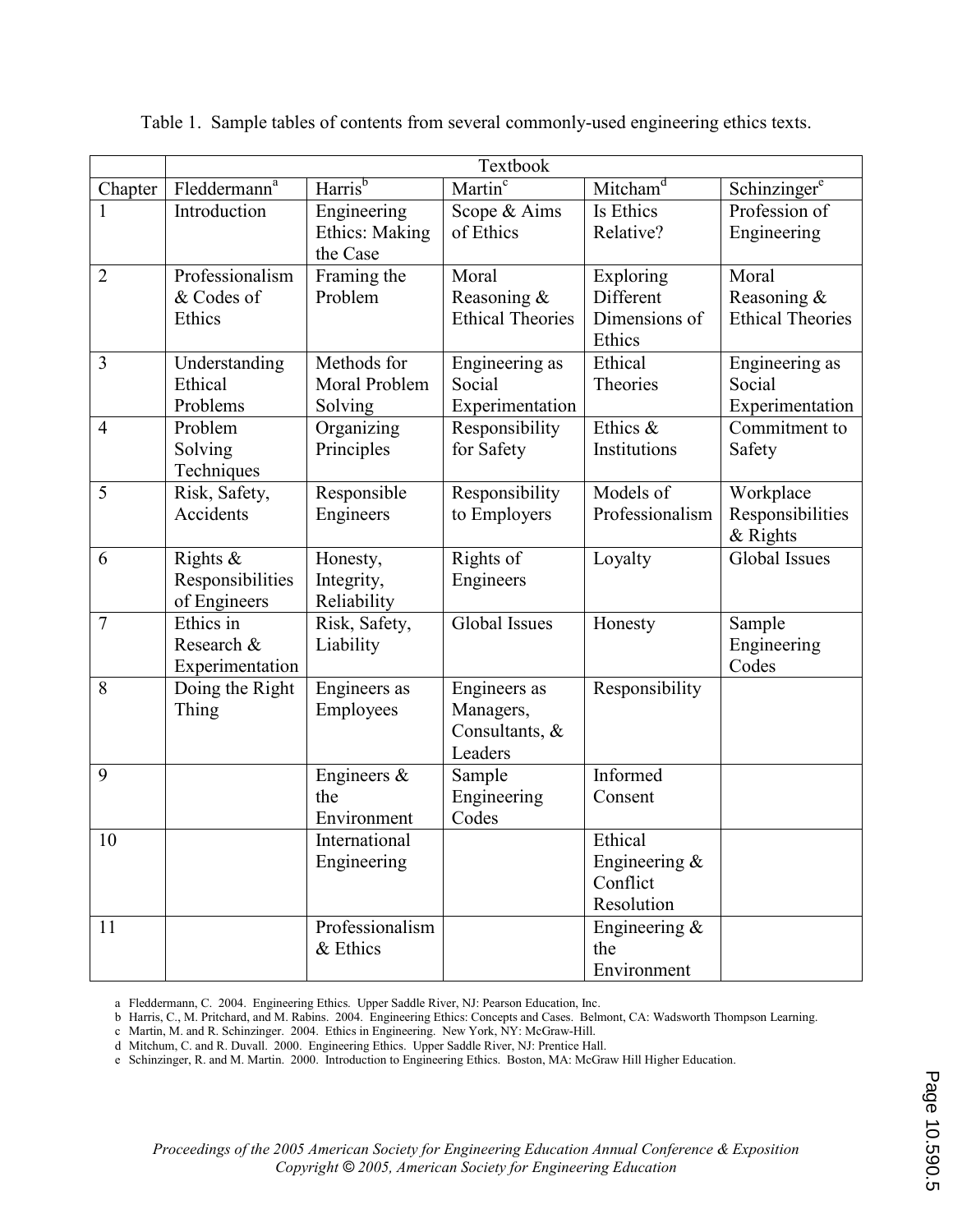| Introduction to Ethics                                 |
|--------------------------------------------------------|
| Professional environments for industrial technologists |
| Design processes                                       |
| Importance of morals in professional life              |
| Defining morals                                        |
| Defining ethics                                        |
| Personal ethics                                        |
| Professional ethics                                    |
| Moral dilemmas                                         |
| Why study ethics?                                      |
| Codes of ethics                                        |
| What are they?                                         |
| What are they used for?                                |
| What are their limitations?                            |
| Corporate climates and ethics                          |
| Ethical Theories and Moral Reasoning                   |
| History of ethical thought                             |
| Ethics of Utilitarianism                               |
| Ethics of Rights                                       |
| <b>Ethics of Duty</b>                                  |
| Truthfulness                                           |
| Virtue                                                 |
| Customs and ethics                                     |
| Religion and ethics                                    |
| Self interest and ethics                               |
| Professional commitments                               |
| Methods for moral problem solving                      |
| Design and Technology as Experimentation               |
| Design process as a process of experimentation         |
| Need for responsible experimentation                   |
| Accountability in design                               |
| Industrial standards for design                        |
| Commitment to Safety                                   |
| Definitions of safety                                  |
| Risk and uncertainty in design                         |
| Personal risk vs. public risk                          |
| Assessing risks                                        |
| Accepting risks                                        |
| Reducing risks                                         |
| Accidents                                              |
| Risk-benefit analysis                                  |
| Workplace Responsibilities and Rights                  |
| Employee relationships                                 |

Table 2. Essential content domain for an industrial technology ethics course.

Proceedings of the 2005 American Society for Engineering Education Annual Conference & Exposition Copyright © 2005, American Society for Engineering Education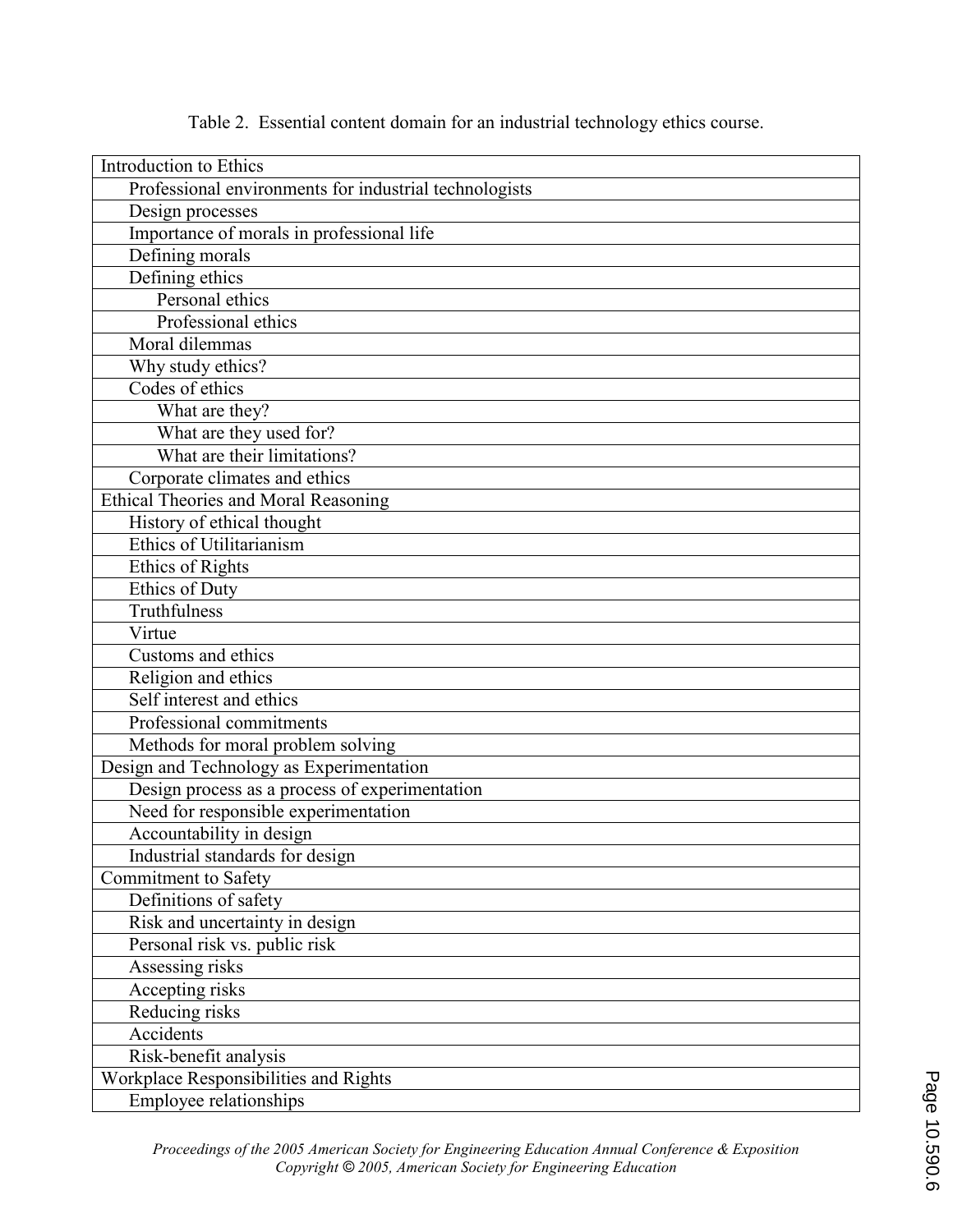| Employee responsibilities                 |
|-------------------------------------------|
| Ethical responsibilities                  |
| Minimalist                                |
| Reasonable care                           |
| Good works                                |
| Impediments to responsibilities           |
| Honesty                                   |
| Integrity                                 |
| Reliability                               |
| Confidentiality                           |
| Conflicts of interest                     |
| Professional rights                       |
| Employee rights                           |
| Company loyalty vs. whistle blowing       |
| Global Issues                             |
| <b>International business</b>             |
| International corporations and economics  |
| Technology transfer                       |
| International values and practices        |
| International rights                      |
| Human rights                              |
| <b>Environmental Ethics</b>               |
| Status of the environment                 |
| Stewardship vs. corporations and industry |
| Stewardship vs. government                |
| Stewardship vs. society                   |
| Stewardship vs. economics and costs       |
| Professional Codes of Ethics              |

as professionals upon graduation. Sixth, with globalization becoming ubiquitous in the professional world, the student should be aware of the broad impacts that industrial technology can have, including international business concepts, as well as environmental consequences as a result of technological applications. Finally, the student should be aware of professional codes of ethics for other disciplines. Although the field of industrial technology does not currently have one established, there is momentum building to institute a code that formally delineates the common ethics for this profession<sup>2</sup>.

## Teaching Resources

For both instructors who are interested in incorporating individual, specific modules into existing industrial technology coursework at appropriate locations during the semester, as well as those who may design and implement entire ethics courses, supporting teaching materials are absolutely essential to success. Therefore, a comprehensive listing of both recent textbooks as well as current websites (that provide a multitude of case studies) is provided below. Moreover, these references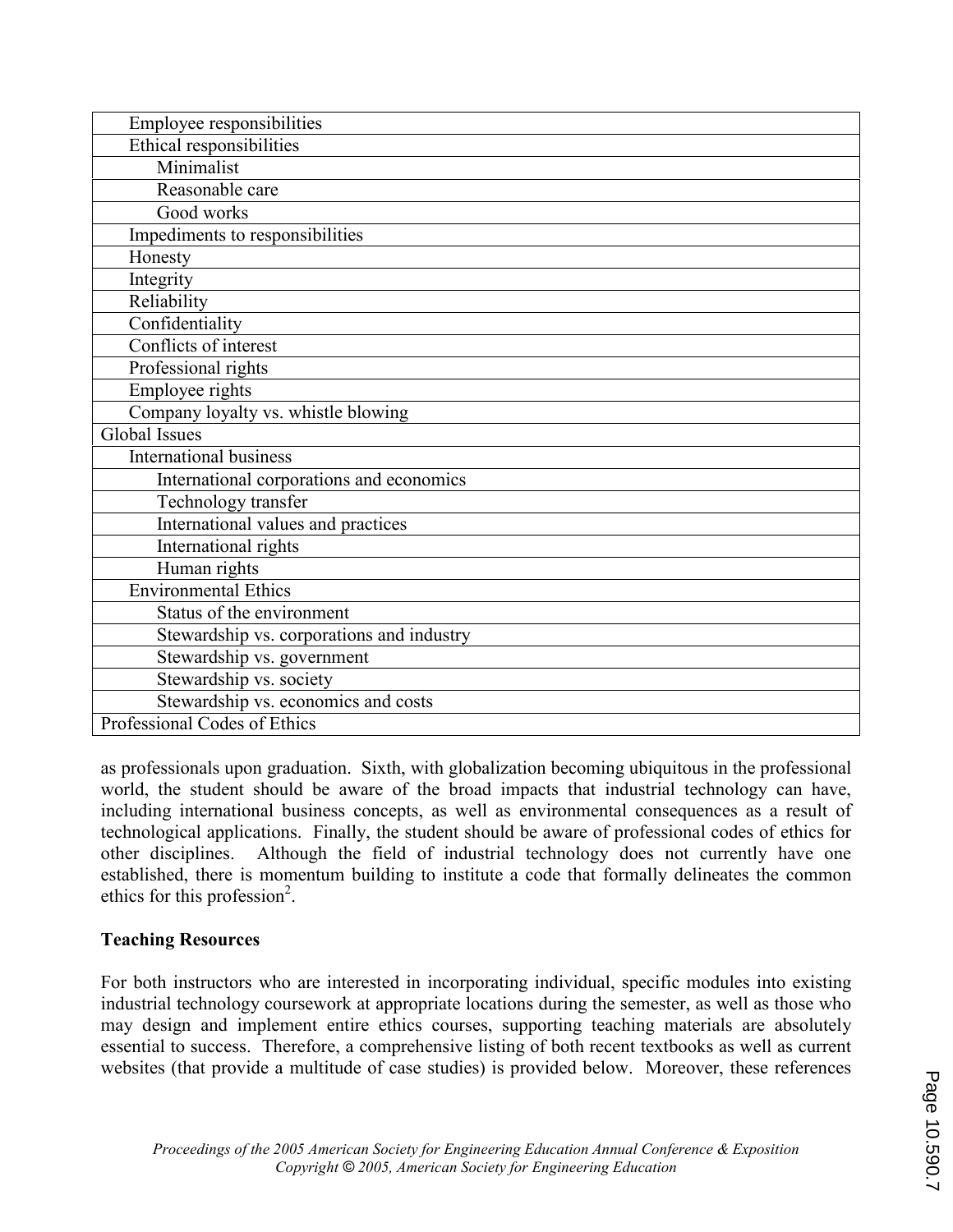are categorized according to the two disciplines that most closely intersect the field of industrial technology, namely, engineering and business.

Books

Engineering and Technology Ethics

- Alcorn, P. A. 2001. Practical Ethics for a Technological World. Upper Saddle River, NJ: Prentice Hall.
- Beder, S. 1998. The New Engineer: Management and Professional Responsibility in a Changing World. Macmillan Education.
- Davis, M. 1998. Thinking Like an Engineer: Studies in the Ethics of a Profession. Oxford University Press.
- Fleddermann, C. 2004. Engineering Ethics. Upper Saddle River, NJ: Pearson Education, Inc.

Flores, A. 1990. Ethics and Risk Management in Engineering. University Press of America.

- Flowers, W. and C. Whitbeck. 1998. Ethics in Engineering Practice and Research. Cambridge University Press.
- Gorman, M., M. Mehalik, and P. Werhane. 1999. Ethical and Environmental Challenges to Engineering. Upper Saddle River, NJ: Prentice Hall.
- Gunn, A. and P. Vesiland. 2002. Hold Paramount: The Engineer's Responsibility to Society. Thompson Engineering.
- Harris, C., M. Pritchard, and M. Rabins. 1997. Practicing Engineering Ethics. New York, NY: Institute of Electrical and Electronics Engineers, Inc.
- Harris, C., M. Pritchard, and M. Rabins. 2004. Engineering Ethics: Concepts and Cases. Belmont, CA: Wadsworth Thompson Learning.
- Hekert, J. 2000. Societal, Ethical, and Policy Implications of Engineering: Selected Readings. New York, NY: Institute of Electrical and Electronics Engineers, Inc.
- Johnson, D. 1990. Ethical Issues in Engineering. Upper Saddle River, NJ: Prentice Hall.
- Johnson, D. 2000. Computer Ethics. Upper Saddle River, NJ: Prentice Hall.
- Jonas, H. 1985. The Imperative of Responsibility: In Search of an Ethics for the Technological Age. University of Chicago Press.
- King, K. and K. Humphreys. 1999. What Every Engineer Should Know About Ethics. Marcel Dekker.
- Low, N. 2001. Global Ethics and Environment. Brunner Routledge.
- Martin, M. and R. Schinzinger. 2004. *Ethics in Engineering.* New York, NY: McGraw-Hill.
- May, L., S. Collins-Chobanian, and K. Wong. 2002. Applied Ethics: A Multicultural Approach. Upper Saddle River, NJ: Prentice Hall.
- Mitchum, C. and R. Duvall. 2000. *Engineering Ethics*. Upper Saddle River, NJ: Prentice Hall.
- Pincus, R., L. Shuman, N. Hummon, and H. Wolfe. 1997. Engineering Ethics: Balancing Cost, Schedule, and Risk – Lessons Learned from the Space Shuttle. Cambridge University Press.
- Pourciau, L. 1999. Ethics and Electronic Information in the Twenty-First Century. Purdue University Press.
- Schinzinger, R. and M. Martin. 2000. *Introduction to Engineering Ethics*. Boston, MA: McGraw Hill Higher Education.
- Schlossberger, E. 1993. The Ethical Engineer. Temple University Press.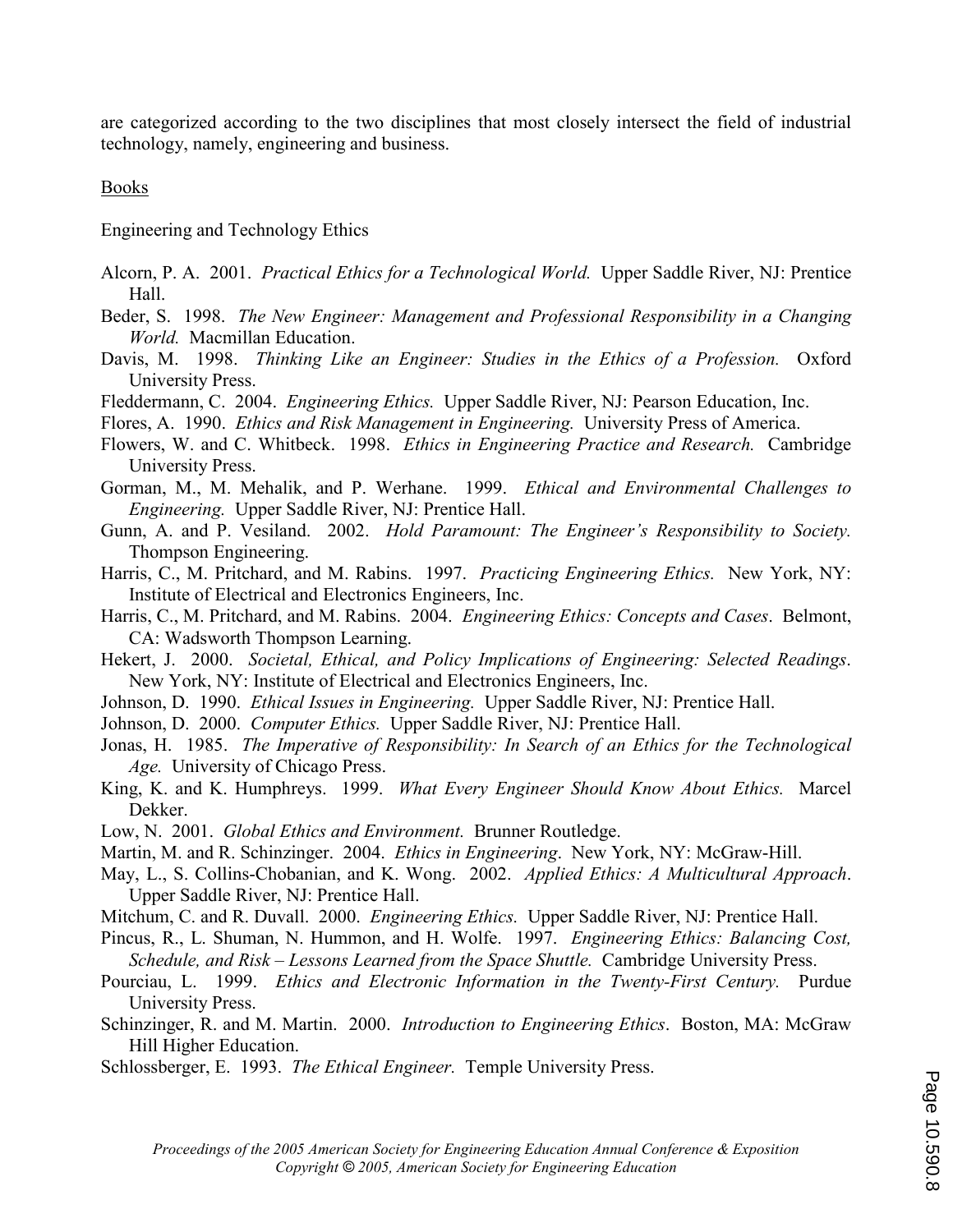- Seebauer, E. and R. Barry. 2000. Fundamentals of Ethics for Scientists and Engineers. Oxford University Press.
- Severson, R. 1997. The Principles of Information Ethics. Sharpe.
- Spier, R. 2001. Science and Technology Ethics. Routledge.
- Spier, R. 2001. *Ethics, Tools and the Engineer.* CRC Press.
- Spinello, R. 2002. Case Studies in Information Technology Ethics. Upper Saddle River, NJ: Prentice Hall.
- Tavani, H. 2003. Ethics and Technology: Ethical Issues in an Age of Information and Communication Technology. Wiley.
- Unger, S. 1995. Controlling Technology: Ethics and the Responsible Engineer. Holt Rinehart and Winston.
- Vesilind, P. and A. Gunn. 1998. Engineering, Ethics, and the Environment. Cambridge University Press.
- Weston, A. 2002. A Practical Companion to Ethics. New York, NY: Oxford University Press.
- Wilcox, J. and L. Theodore. 1998. Engineering and Environmental Ethics: A Case Study Approach. Van Nostrand Reinhold Company.

Business Ethics

Adams, D. and E. Maine. 1997. Business Ethics for the  $21^{st}$  Century. McGraw Hill.

- Andersen, B. 2004. Bringing Business Ethics to Life: Achieving Corporate Social Responsibility. ASQ Quality Press.
- Axelrod, A. 2004. My First Book of Business Ethics. Quirk Books.
- Beauchamp, T. and N. Bowie. 2003. *Ethical Theory and Business*. Upper Saddle River, NJ: Prentice Hall.
- Bowie, N. 1999. Business Ethics: A Kantian Perspective. Blackwell Publishers.
- Bowie, N. 2002. The Blackwell Guide to Business Ethics. Blackwell Publishers.
- Bowie, N. and P. Werhane. 2004. Management Ethics. Blackwell Publishers.
- Boylan, M. 2000. Business Ethics. Upper Saddle River, NJ: Prentice Hall.
- Callahan, D. 2004. The Cheating Culture: Why More Americans are Doing Wrong to Get Ahead. Harvest Books.
- Caroselli, M. 2003. The Business Ethics Activity Book: 50 Exercises for Promoting Integrity at Work. Amacom.
- Cuilla, J. 2004. Ethics, the Heart of Leadership. Praeger Paperback.
- De Jorge, R. 2003. The Ethics of Information Technology and Business. Blackwell Publishers.
- DesJardins, J. and J. McCall. 2004. Contemporary Issues in Business Ethics. Wadsworth Publishing.
- Donaldson, T. and A. Gini. 1995. *Case Studies in Business Ethics*. Upper Saddle River, NJ: Prentice Hall.
- Ferrell, O., J. Fraedrich, and L. Ferrell. 2001. Business Ethics: Ethical Decision Making and Cases. Houghton Mifflin Company.
- Gopalkrishnan, R., P. Iyer, and G. Iyer. 2000. Teaching International Business: Ethics and Corporate Social Responsibility. International Business Press.
- Hartley, R. 2004. *Business Ethics: Mistakes and Successes*. John Wiley & Sons.
- Hartman, L. 2001. Perspectives in Business Ethics. McGraw Hill.
- Jackson, J. 1996. An Introduction to Business Ethics. Blackwell Publishers.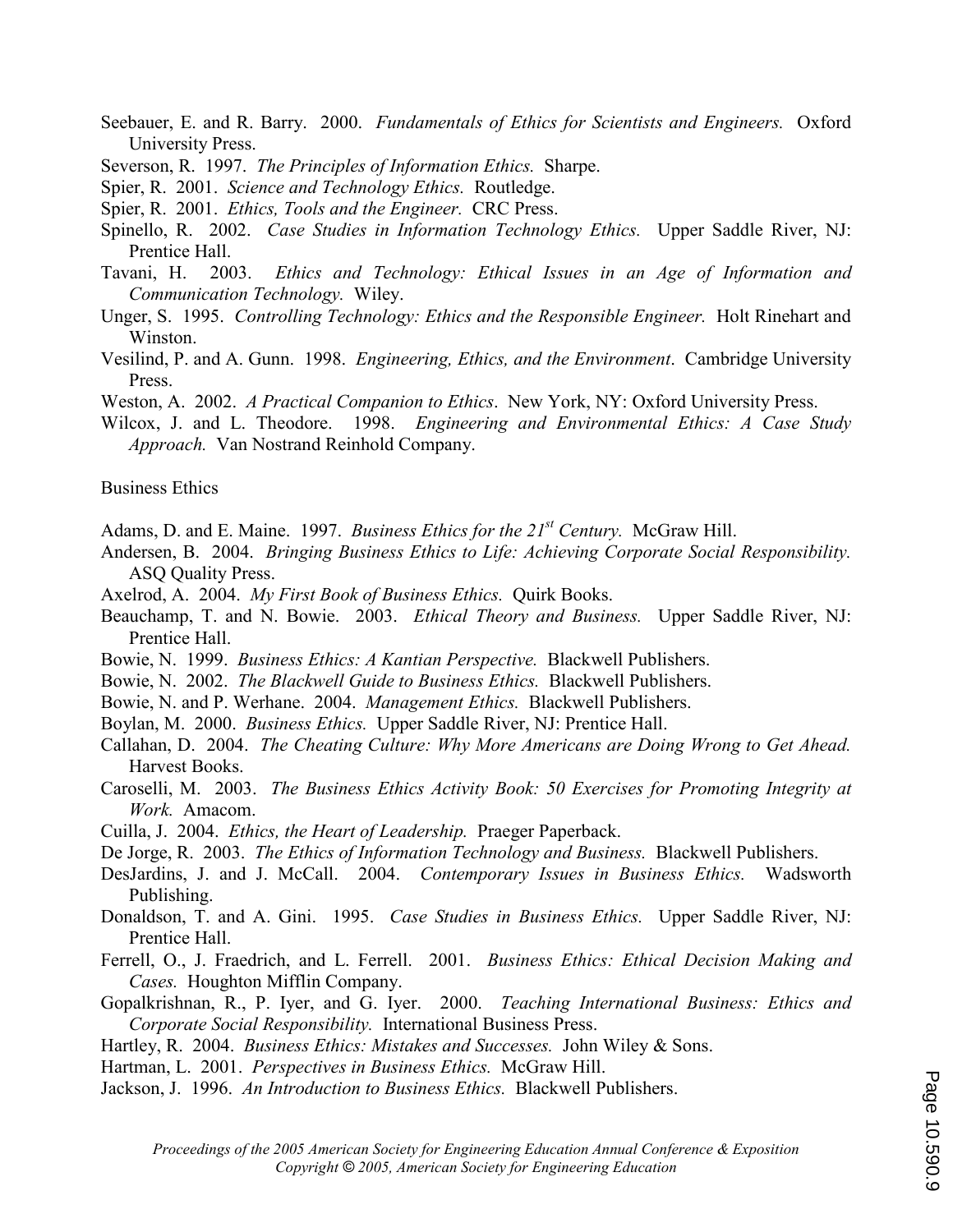- Jennings, M. 2002. Business Ethics: Case Studies and Selected Readings. South Western College Publishers.
- Johnson, C. 2004. Meeting the Ethical Challenges of Leadership: Casting Light or Shadow. Sage Publications.
- MacHan, T. and J. Chester. 2003. A Primer on Business Ethics. Rowman & Littlefield.
- Maxwell, J. 2003. There's No Such Thing as Business Ethics. Warner.
- Newton, L. and M. Ford. 2002. Taking Sides: Clashing Views on Controversial Issues in Business Ethics and Society. McGraw Hill.
- Newton, L. and D. Schmidt. 2003. Wake-Up Calls: Classic Cases in Business Ethics. South Western College Publishers.
- Peterson, R. and O. Ferrell. 2004. Business Ethics: New Challenges for Business Schools and Corporate Leaders. Sharpe.
- Pincus Hartman, L. 1998. Perspectives in Business Ethics. Chicago, IL: Irwin McGraw-Hill.

Richardson, J. 2003. Annual Editions: Business Ethics 03/04. McGraw Hill.

Richardson, J. 2004. Annual Editions: Business Ethics 04/05. McGraw Hill.

- Robin, R. 2004. Scandals and Scoundrels: Seven Cases that Shook the Academy. University of California Press.
- Shaw, W. 2001. Business Ethics. Wadsworth Publishing.
- Shaw, W. 2002. *Ethics at Work: Basic Readings in Business Ethics*. Oxford University Press.
- Snoeyenbos, M., R. Almeder, and J. Humber. 2001. Business Ethics. Prometheus Books.
- Solomon, R. 1993. Ethics and Excellence: Cooperation and Integrity in Business. Oxford University Press.
- Sternberg, E. 2000. Just Business: Business Ethics in Action. Oxford University Press.
- Sullivan, W. and L. Shulman. 2004. Work and Integrity: The Crisis and Promise of Professionalism in America. Jossey Bass.
- Trevino, L. and K. Nelson. 2003. Managing Business Ethics: Straight Talk About How to do it Right. Wiley.
- Velasquez, M. 2001. Business Ethics: Concepts and Cases. Upper Saddle River, NJ: Prentice Hall.
- Weiss, J. 2002. Business Ethics: A Stakeholder and Issues Management Approach. South Western College Publishers.
- Weston, A. 2000. A  $2I^{st}$  Century Ethical Toolbox. Oxford University Press.
- White, T. 1993. Business Ethics: A Philosophical Reader. Upper Saddle River, NJ: Prentice Hall.

## Websites

Engineering and Technology Ethics

Case Studies in Economics and Ethics in an Early Biomedical Engineering Class – Vanderbilt University

http://www.vanth.org/docs/003\_2002.pdf#search='engineering%20ethics%20case%20studies'

- Case Studies in Failures and Ethics for Engineering Educators University of Alabama http://www.eng.uab.edu/cee/faculty/ndelatte/case%5Fstudies%5Fproject/
- CEE 440: Design Seminar University of Washington

http://courses.washington.edu/cee440/

Center for the Study of Ethics in the Professions – Illinois Institute of Technology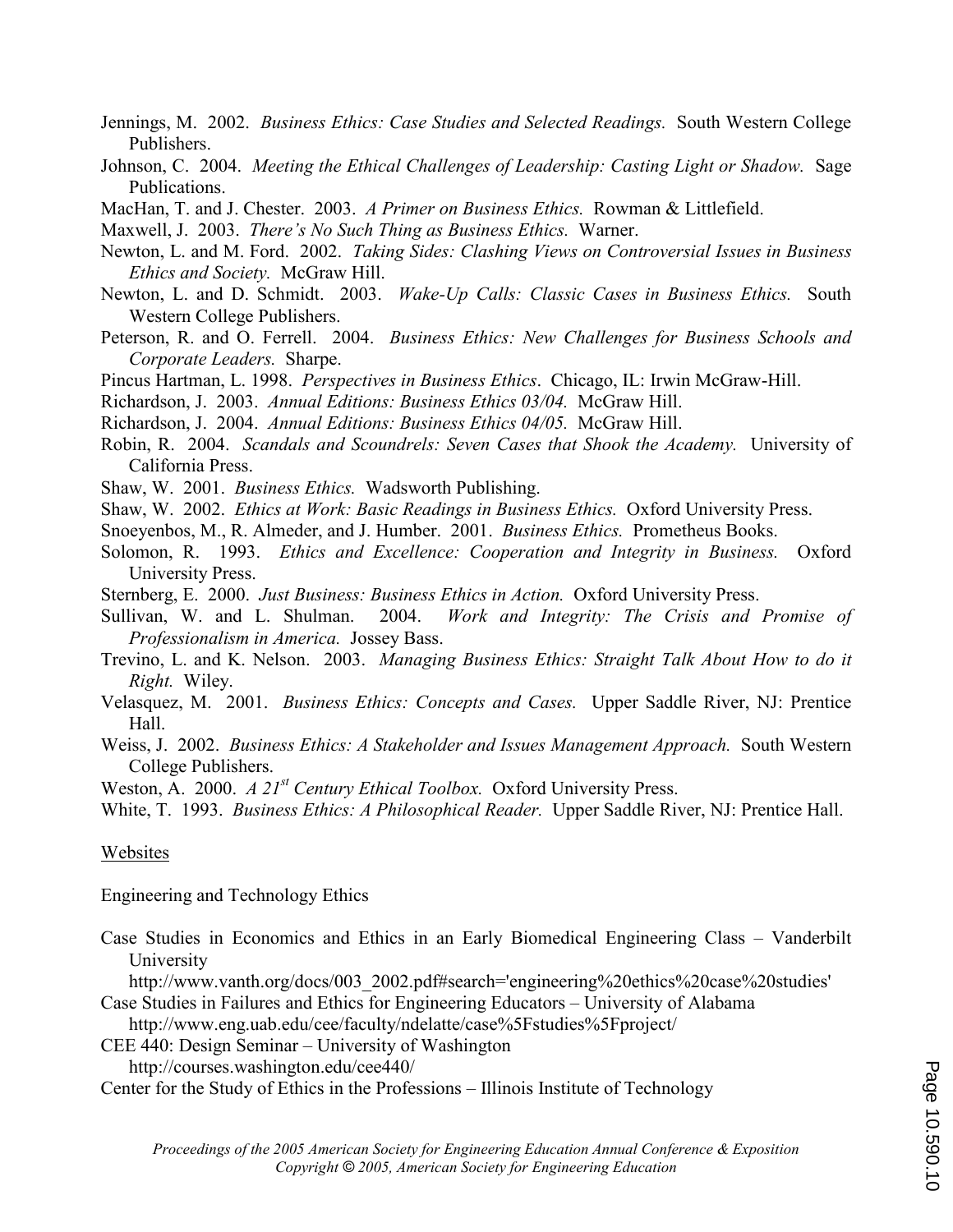| http://ethics.iit.edu/                                                                                   |
|----------------------------------------------------------------------------------------------------------|
| Center for the Study of Ethics in Society – Western Michigan University                                  |
| http://ethics.tamu.edu/                                                                                  |
| <b>Earthquake Engineering Research Institute</b>                                                         |
| http://www.eeri.org/home/programs ethics previous.html                                                   |
| Engineering Ethics - University of Virginia                                                              |
| http://repo-nt.tcc.virginia.edu/ethics/                                                                  |
| Engineering Ethics Case Studies – Lake Superior State University                                         |
| http://asl.lssu.edu/ethics/cases.htm                                                                     |
| Murdough Center for Engineering Professionalism – National Institute for Engineering Ethics              |
| http://www.niee.org                                                                                      |
| Murdough Center for Engineering Professionalism - Texas Tech University                                  |
| http://www.coe.ttu.edu/ethics/ethics.htm                                                                 |
| Philosophy 330: Engineering Ethics - Loyola Marymount University                                         |
| http://myweb.lmu.edu/jkasmith/phil330.htm                                                                |
| The Internet for Civil Engineers                                                                         |
| http://www.icivilengineer.com/General/Engineering Ethics/                                                |
| The National Center for Case Study Teaching in Science – State University of New York at Buffalo         |
| http://ublib.buffalo.edu/libraries/projects/cases/ubcase.htm#physics                                     |
| The Online Ethics Center for Engineering and Science                                                     |
| http://www.onlineethics.org/                                                                             |
| <b>Business Ethics</b>                                                                                   |
| American Institute of Certified Public Accountants                                                       |
| http://www.aicpa.org/antifraud/spotlight/030409 cases.asp                                                |
| Business Ethics - Sharon Stoerger, University of Illinois                                                |
| http://www.web-miner.com/busethics.htm                                                                   |
| Business Ethics ca – The Canadian Resource for Business Ethics                                           |
| http://www.businessethics.ca                                                                             |
| Business Ethics Case Studies - Colorado State University                                                 |
|                                                                                                          |
|                                                                                                          |
| http://www.e-businessethics.com                                                                          |
| Business Ethics Center - Junior Achievement Worldwide                                                    |
| http://www.ja.org/ethics/case studies.shtml                                                              |
| Case Studies in Business Ethics – Gruner & Jahr USA Publishing                                           |
| http://www.inc.com/guides/growth/20806.html                                                              |
| Center for Ethics and Business - Loyola Marymount University                                             |
| http://www.ethicsandbusiness.org/index3.htm                                                              |
| Center for Ethical Business Cultures - University of St. Thomas, Minnesota<br>http://www.cebcglobal.org/ |
| Center for the Study of Ethics – Utah Valley State College                                               |
| http://www.uvsc.edu/ethics/curriculum/business/                                                          |
| Complete Guide to Ethics Management: An Ethics Toolkit for Managers - Authenticity Consulting,           |
| <b>LLC</b>                                                                                               |
| http://www.mapnp.org/library/ethics/ethxgde.htm                                                          |
| Ethics Case Studies – Sharon Stoerger, University of Illinois                                            |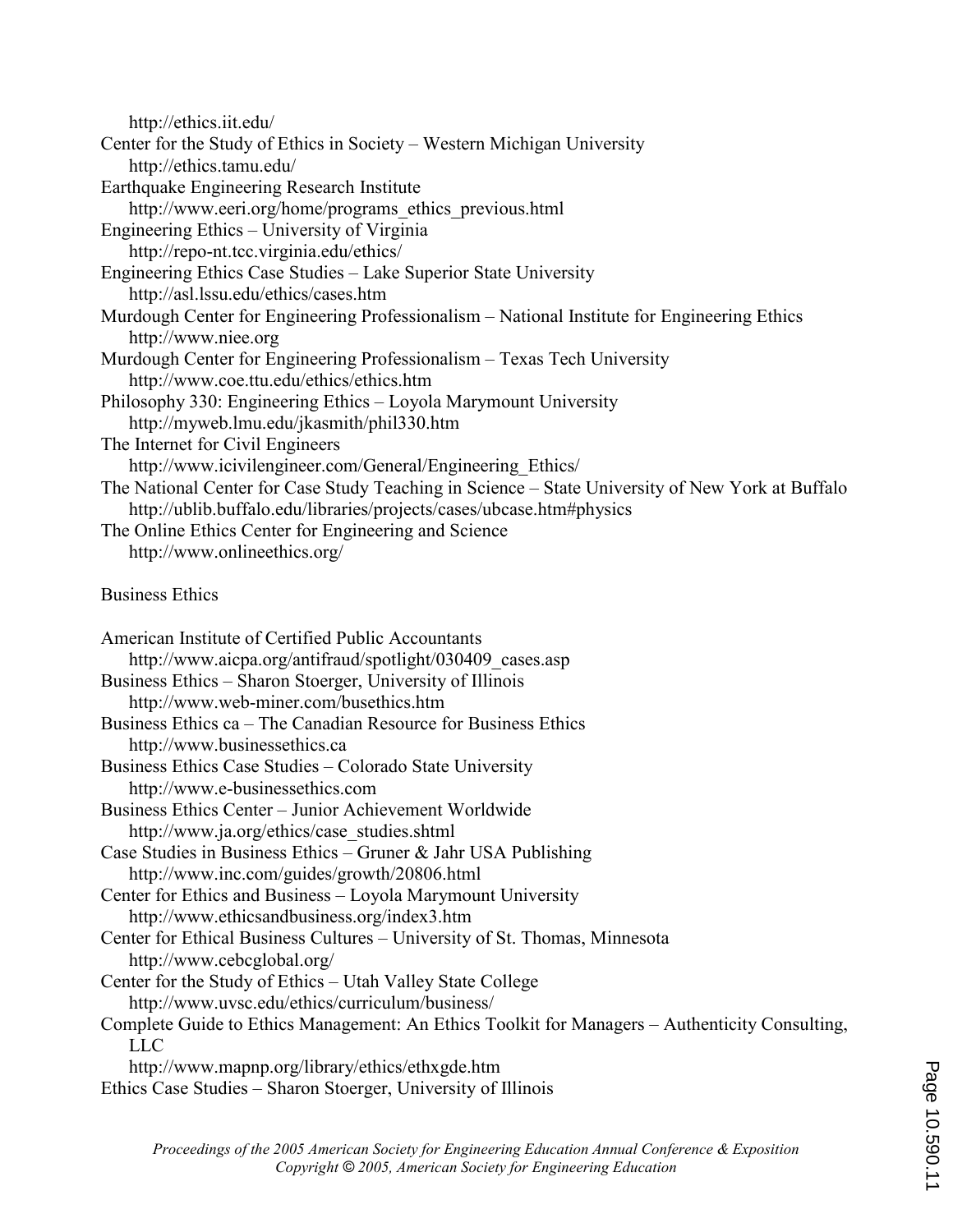http://www.web-miner.com/ethicscases.htm EthicsCenter.ca – Canadian Centre for Ethics and Corporate Policy http://www.ethicscentre.ca/ Ethics Update – University of San Diego http://ethics.acusd.edu EthicsWeb.ca http://www.ethicsweb.ca The Center for Business Ethics – University of St. Thomas, Houston http://www.stthom.edu/cbes/

## Teaching Methods

Although teaching theoretical underpinnings lays essential groundwork, it should not be an end in itself for an industrial technology course. The main objective of this type of course should be to teach practical information and skills to students, so that once they are part of the work force, they will be able to work through the moral issues of specific situations, and will hopefully have the ability to reach reasonable resolutions. Because of this focus, a strong emphasis must be placed in the classroom on the examination of industrial case studies.

Case studies offer students the ability to see beyond the confines of their own educational settings, and to peer into the challenges, problems, environments, and operating conditions of the real world which, unfortunately, many students are never exposed to until graduation. Moreover, well-defined, thorough case studies offer students insights into the strength as well as the frailty of the human condition under the stress of the working world, which they are soon to enter themselves.

Introducing and analyzing case studies in the classroom provides opportunities to teach students how to formally and methodically examine industrial scenarios, and thus hone moral problem solving skills. By using this approach, students can practice discerning relevant facts from opinions, identifying specific moral dilemmas and disagreements, breaking down ethical issues into components, weighing risks and benefits of possible actions, choosing a course of action, justifying this action, and accepting possible repercussions from the choices made.

A challenge for educators is to either develop or find appropriate case studies for use in their own classrooms. The aforementioned teaching resources, which include a fairly extensive listing of textbooks and websites, offer a plethora of case studies. Even though the authors have tried to be exhaustive, many more websites exist which are not listed here, and the reader is encouraged to explore the Internet for more.

## Plan of Action

As discussed previously, within the context of the discipline of industrial technology, the essential need for ethics education is currently not being met. To adequately cover the extensive range of topics relevant to this proposal (i.e., Table 2), the authors recommend a full-semester stand-alone course. Understandably, not all academic programs will be able to accommodate this addition with all other programmatic requirements currently in place. Therefore, it is beneficial to examine other mechanisms for incorporating ethics instruction, either as individual topics, components, or units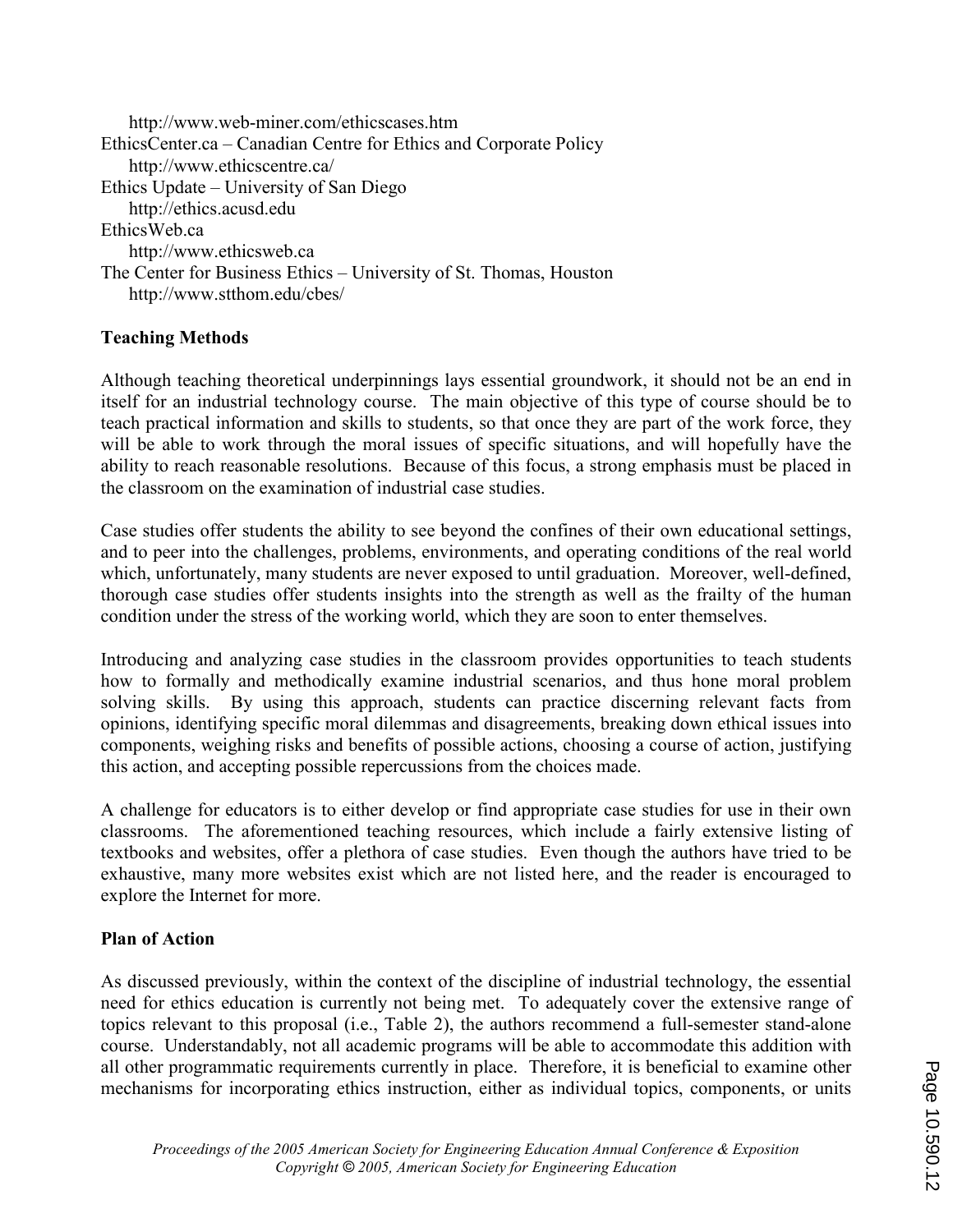that can be used as specific learning modules, into existing coursework. Many approaches have been found to be quite successful<sup>4</sup>. Some of these avenues include integrating focused ethics components (theory as well as case study analyses) into specific technical courses<sup>5, 6, 7, 8, 9</sup>, ethical problem solving during technical problem solving in specific technical courses<sup>10</sup>, issues and topics for ethical review during capstone experiences<sup>11, 12</sup>, ethics components in coursework dedicated to professionalism<sup>13, 14</sup>, topical seminars<sup>15</sup>, as well as integration throughout the entire curriculum<sup>16, 17, 18</sup>.

## **CONCLUSIONS**

The steady growth in the number of industrial technology programs, both at the two-year and fouryear levels, during the past thirty years challenges associates of the discipline to constantly look for ways to identify existing gaps in the college curriculum and address these issues to further increase the value of its graduates and enhance the image of the discipline. Our preliminary research indicates that industrial technology programs should immediately address the issue of developing a core body of knowledge in ethics specifically aimed to be of service to its affiliates. Future revisions of the NAIT accreditation standards should specifically include ethics as a core competency requirement and the Certified Industrial Technologist examination should duly emphasize ethics as an area of testing.

## REFERENCES

- 1. Minty, G. 2004. The future history of industrial technology. Journal of Industrial Technology 20(1): 1-8.
- 2. Helsel, L. D. 2004. A code of ethics for industrial technology? Journal of Industrial Technology 20(4): 1-5.
- 3. Ward, C. D. and Dugger, J. 2002. A comparison of selected categories of accreditation standards of NAIT, ABET and AACSB. Journal of Industrial Technology 18(2): 1-8.
- 4. Dyrud, M. Ethics education for the third millennium. 1998. Proceedings of the 1998 American Society for Engineering Education Annual Conference & Exhibition. Session 1347.
- 5. Alenskis, B. A. 1997. Integrating ethics into an engineering technology course: an interspersed component approach. Proceedings of the 1997 American Society for Engineering Education Annual Conference & Exhibition. Session 2247.
- 6. Arnaldo, S. 1999. Teaching moral reasoning skills within standard civil engineering courses. Proceedings of the 1999 American Society for Engineering Education Annual Conference & Exhibition. Session 1615.
- 7. Case, E. 1998. Integrating professional ethics into technical courses in materials science. Proceedings of the 1998 American Society for Engineering Education Annual Conference & Exhibition, Session 1664.
- 8. Krishnamurthi, M. 1998. Integrating ethics into modeling courses in engineering. Proceedings of the 1998 American Society for Engineering Education Annual Conference & Exhibition. Session 2461.
- 9. Whiting, W., J. Shaeiwitz, R. Turton, and R. Cailie. 1998. 1998 ASEE Annual Conference Proceedings, Session 2213.
- 10. Rabins, M., C. Harris, J. Hanzlik. 1996. An NSF/Bovay endowment supported workshop to develop numerical problems associated with ethics cases for use in required undergraduate engineering courses. 1996 ASEE Annual Conference Proceedings, Session 3332.
- 11. Pappas, E. and J. Lesko. 2001. The communication-centered senior design class at Virginia Tech. Proceedings of the 2001 American Society for Engineering Education Annual Conference & Exhibition, Session 1161.
- 12. Soudek, I. 1996. Teaching ethics to undergraduate engineering students: understanding professional responsibility through examples. 1996 ASEE Annual Conference Proceedings, Session 1661.
- 13. Bhatt, B. L. 1993. Teaching professional ethical and legal aspects of engineering to undergraduate students. 1993 ASEE Frontiers in Education Conference Proceedings, p. 415-418.